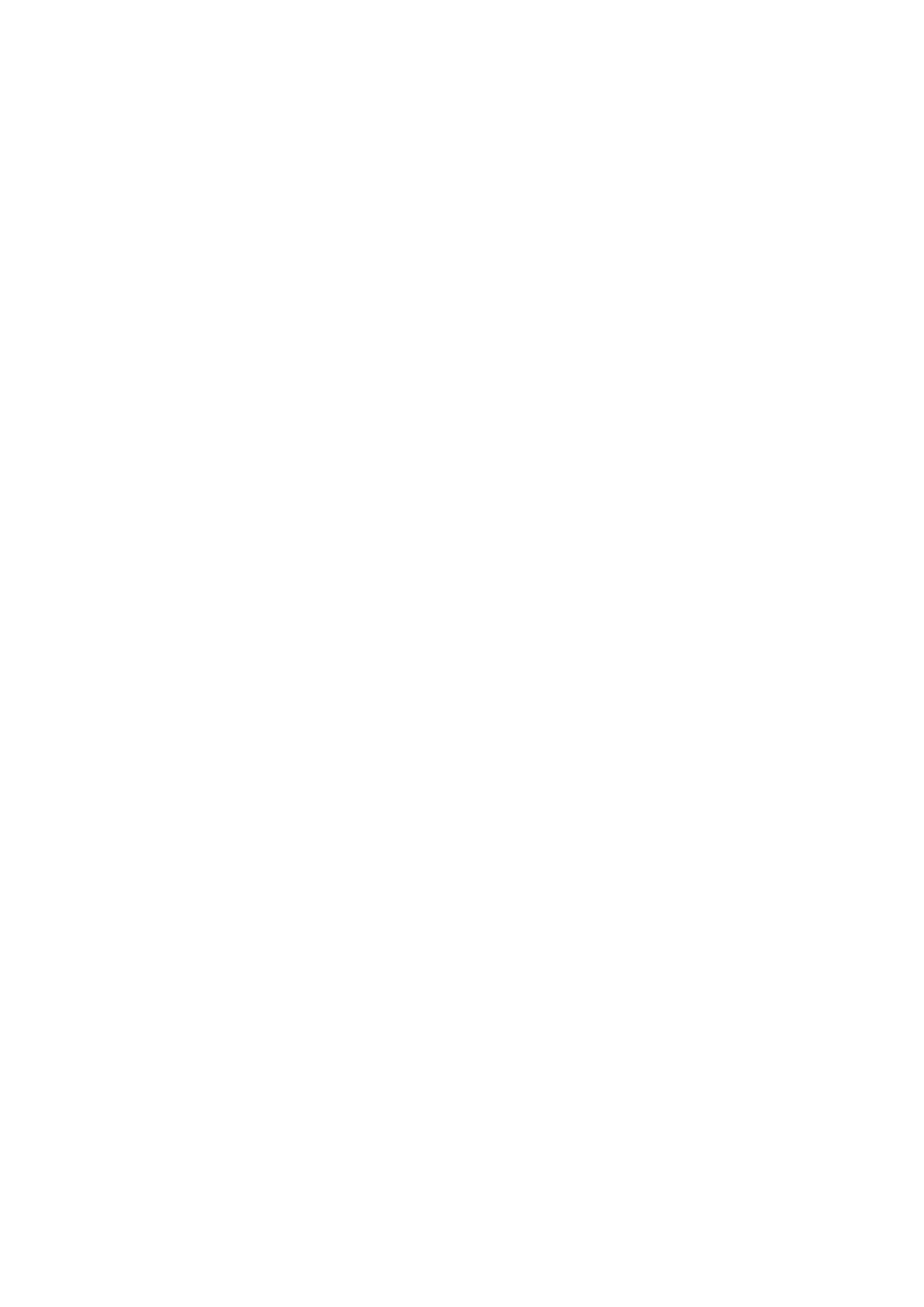$\overline{\phantom{0}}$ 

# 加計学園 外国人留学生選抜 入学願書

Kake Educational Institution Admission Application for International Students

| 試験地<br>Examination site                                                                                                                                                     | ☀                         |                                                                | 受験番号<br>Examinee # |                          | ☀                                                          |                        |                             |                                             |                      |                   |                             |                       | 機関の印<br>Institution seal                                                              |                      |
|-----------------------------------------------------------------------------------------------------------------------------------------------------------------------------|---------------------------|----------------------------------------------------------------|--------------------|--------------------------|------------------------------------------------------------|------------------------|-----------------------------|---------------------------------------------|----------------------|-------------------|-----------------------------|-----------------------|---------------------------------------------------------------------------------------|----------------------|
| ■出願者本人が日本語で記入すること。 Applicant must personally complete the application form in Japanese.                                                                                     |                           | ※印は記入しないでください。                                                 |                    |                          |                                                            | *Leave this blank.     |                             |                                             |                      |                   |                             |                       |                                                                                       |                      |
|                                                                                                                                                                             |                           | カタカナ<br>Katakana Character                                     |                    |                          |                                                            |                        |                             |                                             |                      |                   |                             |                       | 写真<br>Head Photo<br>半身脱帽正面向                                                           |                      |
| 志願者氏名<br>Name of Applicant                                                                                                                                                  | 漢字                        | Chinese Character                                              |                    |                          |                                                            |                        |                             |                                             |                      |                   |                             |                       | Displaying frontal view of<br>face No headwear<br>No background<br>サイズ(タテ4cm×ヨコ3cm)   |                      |
|                                                                                                                                                                             |                           | 英字(パスポート表記)<br>Roman Alphabet<br>(as written in your passport) |                    |                          |                                                            |                        |                             |                                             |                      |                   |                             |                       | $4cm$ height $\times$ 3cm width<br>最近3ヶ月以内撮影<br>Taken within the last<br>three months |                      |
| 生年月日<br>Date of Birth                                                                                                                                                       |                           | 年<br>Year                                                      | 月<br>Month         |                          | 日(<br>Day (                                                | 才)                     | 性別<br>$Age)$ Sex            | Male / Female                               | 男/女                  |                   | 配偶者                         | <b>Marital Status</b> | 無 / 有<br>Single / Married                                                             |                      |
| 住所                                                                                                                                                                          |                           | Postal code:                                                   |                    |                          |                                                            |                        |                             |                                             |                      |                   |                             |                       |                                                                                       |                      |
| <b>Present Address</b>                                                                                                                                                      | TEL:                      |                                                                |                    |                          | FAX:                                                       |                        |                             |                                             | E-mail Address:      |                   |                             |                       |                                                                                       |                      |
| 国籍<br>Nationality                                                                                                                                                           |                           |                                                                |                    |                          |                                                            | 出生地<br>Place of Birth  |                             |                                             |                      |                   |                             |                       |                                                                                       |                      |
| ■受験希望先大学および入学区分に○をすること。                                                                                                                                                     |                           |                                                                |                    |                          |                                                            |                        |                             | Select $(\bigcirc)$ university and program. |                      |                   |                             |                       |                                                                                       |                      |
|                                                                                                                                                                             | 大学<br>University          |                                                                |                    | Select<br>$\bigcirc$     |                                                            | 入学区分<br>Admission Type |                             |                                             | Select<br>$\bigcirc$ |                   |                             |                       | 入学区分<br>Admission Type                                                                | Select<br>$\bigcirc$ |
| 岡山理科大学                                                                                                                                                                      |                           |                                                                |                    |                          | 学部                                                         |                        |                             | 指定校 partner school                          |                      | 大学院               |                             |                       | 修士課程 Masters                                                                          |                      |
| Okayama University of Science<br>倉敷芸術科学大学                                                                                                                                   |                           |                                                                |                    | $\overline{\phantom{0}}$ | 1年次                                                        |                        | 般 general                   |                                             |                      | Graduate          |                             |                       | 博士課程 Doctoral                                                                         |                      |
| Kurashiki University of Science and the Arts<br>千葉科学大学                                                                                                                      |                           |                                                                |                    |                          | Undergraduate                                              | E J U                  |                             |                                             |                      | 留学生               |                             |                       | 加計進学コース<br>Kake Advancement Course                                                    |                      |
| Chiba Institute of Science                                                                                                                                                  |                           |                                                                |                    |                          | 編入学<br>Transfer                                            |                        | 2年次 2nd Year                |                                             |                      | 別科<br><b>IJLP</b> |                             |                       | 自動車整備士養成コース                                                                           |                      |
| ■該当する在住場所に○をして、入試名、入試日を記入すること。                                                                                                                                              |                           |                                                                |                    |                          |                                                            |                        | 3年次 3rd year                |                                             |                      |                   |                             |                       | Automobile Mechanic Training Course                                                   |                      |
| Mark the applicable place of residence and complete the entrance examination and entrance examination date.                                                                 |                           |                                                                |                    |                          |                                                            |                        |                             |                                             |                      |                   |                             |                       |                                                                                       |                      |
|                                                                                                                                                                             | Select<br>$\left(\right)$ | 入試名<br>Exam Name                                               |                    |                          |                                                            |                        |                             |                                             |                      | Select<br>O       | 入試名                         | Exam Name             |                                                                                       |                      |
| 国外在住者<br>Overseas residents                                                                                                                                                 |                           | 入試日<br>Exam Date                                               |                    | 年 /yr                    | 月 /mo                                                      |                        | 国内在住者<br>Residents in Japan |                                             |                      |                   | 入試日<br>Exam Date            |                       | 年/yr                                                                                  | 月 /mo                |
| ■学部および大学院志願者のみ記入すること。<br>Undergraduate applicants and graduate applicants must complete the section below.                                                                  |                           |                                                                |                    |                          |                                                            |                        |                             |                                             |                      |                   |                             |                       |                                                                                       |                      |
| 志望学部・研究科<br>Desired Program                                                                                                                                                 |                           |                                                                |                    |                          | 志望学科·専攻<br><b>Desired Department</b>                       |                        |                             |                                             | 受験地                  |                   | <b>Examination Location</b> |                       |                                                                                       |                      |
| ■学部志願者のみ記入すること。                                                                                                                                                             |                           |                                                                |                    |                          | Undergraduate applicants must complete this section.       |                        |                             |                                             |                      |                   |                             |                       |                                                                                       |                      |
| 学部不合格の場合、留学生別科の合否判定を希望しますか?<br>Do you wish to know if you are qualified to enter the Intensive Japanese Language<br>Program if you are not accepted in your chosen program? |                           |                                                                |                    |                          |                                                            |                        |                             | はい<br>Yes                                   |                      |                   |                             |                       | いいえ<br>No                                                                             |                      |
| ■大学院志願者のみ記入すること。                                                                                                                                                            |                           |                                                                |                    |                          | Candidates for Graduate School must complete this section. |                        |                             |                                             |                      |                   |                             |                       |                                                                                       |                      |
| 分野<br>Specialty                                                                                                                                                             |                           |                                                                |                    | 系列<br>Course             |                                                            |                        |                             | 指導教員<br>Supervisor                          |                      |                   |                             |                       |                                                                                       |                      |
| ■保護者の連絡先                                                                                                                                                                    |                           | Emergency contact in home country                              |                    |                          |                                                            |                        |                             |                                             |                      |                   |                             |                       |                                                                                       |                      |
| 氏名<br>Name                                                                                                                                                                  |                           |                                                                |                    |                          | 年齢<br>Age                                                  |                        |                             | 出願者との関係<br>Relationship                     |                      |                   |                             |                       |                                                                                       |                      |
| 本国住所<br>Present                                                                                                                                                             | Postal code:              |                                                                |                    |                          |                                                            |                        |                             |                                             |                      |                   |                             |                       |                                                                                       |                      |
| Address<br>電話番号<br>Telephone                                                                                                                                                | 国番号 Country Code          |                                                                | 市外局番 City Code     |                          |                                                            | 番号 Local Number        |                             | Mobile                                      | 携帯電話番号               |                   |                             |                       |                                                                                       |                      |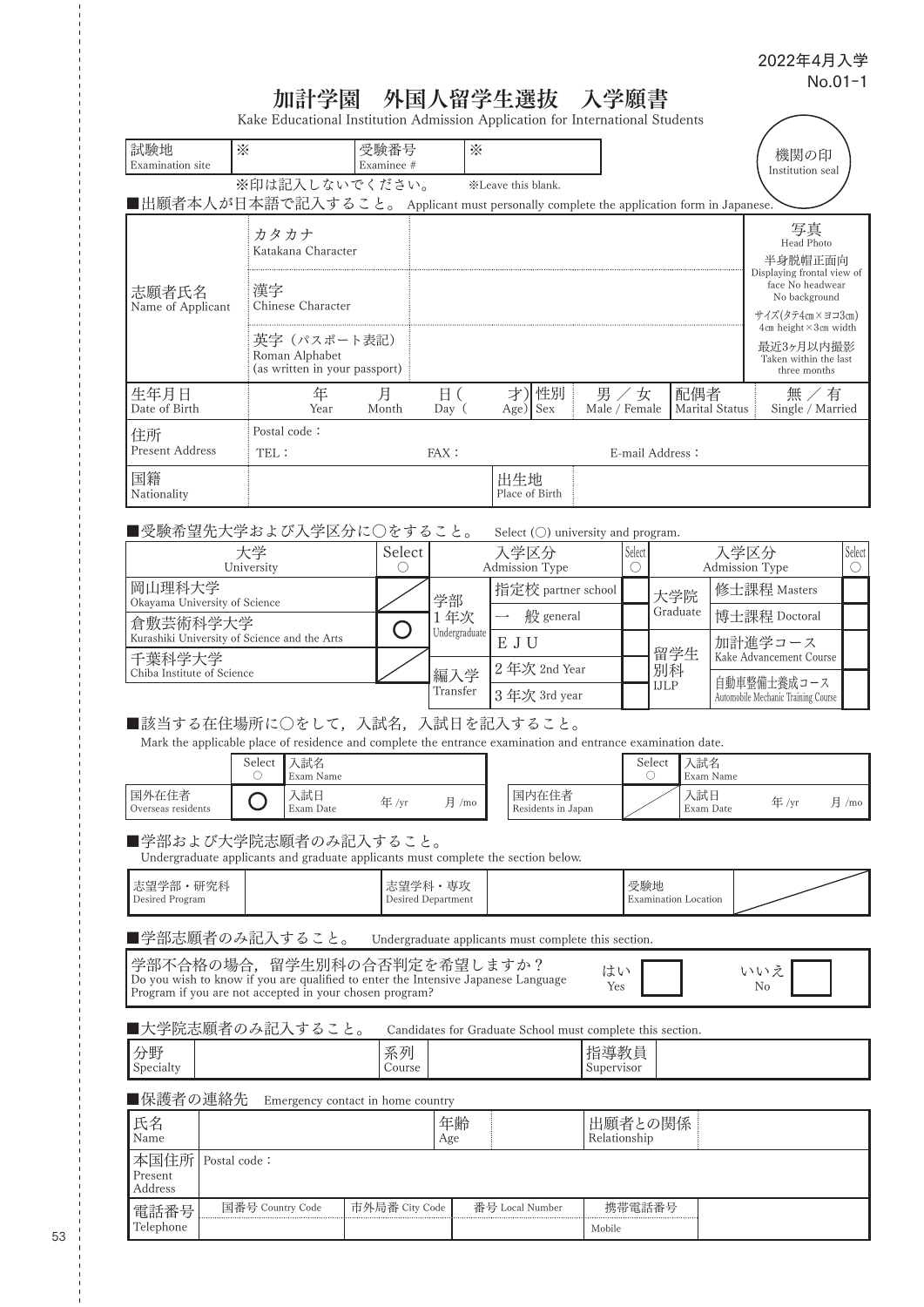#### ■学歴 Educational background

※通学したすべての学校を年代順に記入すること ※List in chronological order all schools attended.

|                                           |             | » List in chronological order an schools attenued.                            |                          |                  |                                                                    |                                    |
|-------------------------------------------|-------------|-------------------------------------------------------------------------------|--------------------------|------------------|--------------------------------------------------------------------|------------------------------------|
| 学校名<br>Name of School                     |             | 所在地<br>Address                                                                | 入学年月<br>Date of Entrance |                  | 卒業年月<br>Date of Graduation                                         | 修学期間<br>Years Attended             |
| 小学校<br><b>Elementary School</b>           |             |                                                                               | 年                        | 月<br>Year Month  | 年<br>月<br>Year Month                                               |                                    |
| 中学校<br>Junior High School                 |             |                                                                               | 年                        | 月<br>Year Month  | 年<br>月<br>Year Month                                               |                                    |
| 高等学校<br>Senior High School                |             |                                                                               | 年                        | 月<br>Year Month  | 年<br>月<br>Year Month                                               |                                    |
| 専門学校<br><b>Advanced Vocational School</b> |             |                                                                               | 年                        | 月<br>Year Month  | 年<br>月<br>Year Month                                               |                                    |
| 短期大学<br>Junior College                    |             |                                                                               | 年                        | 月<br>Year Month  | 年<br>月<br>Year Month                                               |                                    |
| 大学<br>University                          |             |                                                                               | 年                        | 月<br>Year Month  | 年<br>月<br>Year Month                                               |                                    |
| 大学院<br>Graduate School □ Master/ □ Doctor |             |                                                                               | 年                        | 月<br>Year Month  | 年<br>月<br>Year Month                                               |                                    |
| その他<br>Other                              |             |                                                                               | 年                        | 月<br>Year Month  | 年<br>月<br>Year Month                                               |                                    |
|                                           |             |                                                                               | 年                        | 月<br>Year Month  | 年<br>月<br>Year Month                                               |                                    |
|                                           |             | 最終学歴 Last School Attended (日本語学校は除く Do not include Japanese language schools) |                          |                  | 修学状況 Status of Enrollment                                          |                                    |
|                                           |             |                                                                               |                          | □卒業<br>Graduated | □在学                                                                | □中退<br>Currently enrolled Withdraw |
| 所在地                                       | Postal code |                                                                               |                          |                  | 卒業または卒業見込み年月日<br>Date of graduation or expected date of graduation |                                    |
| School Address                            | TEL:        |                                                                               |                          |                  | 年                                                                  | 月                                  |
|                                           |             |                                                                               |                          |                  | Year                                                               | Month                              |

#### ■職歴 Employment Record ※該当者のみ記入 If applicable

| 勤務先                 | 会社住所                 | 仕事内容      | 勤務期間                 |
|---------------------|----------------------|-----------|----------------------|
|                     |                      |           |                      |
| Place of Employment | Full Company Address | Job Title | Period of Employment |
|                     |                      |           | 年                    |
|                     |                      |           | 月                    |
|                     |                      |           | Year<br>Month        |
|                     |                      |           |                      |
|                     |                      |           |                      |
|                     |                      |           | 年<br>月               |
|                     |                      |           | 年<br>月               |
|                     |                      |           |                      |
|                     |                      |           | Year<br>Month        |
|                     |                      |           |                      |
|                     |                      |           |                      |
|                     |                      |           | 年<br>月               |
|                     |                      |           | 年<br>月               |
|                     |                      |           |                      |
|                     |                      |           | Year<br>Month        |
|                     |                      |           |                      |
|                     |                      |           |                      |
|                     |                      |           | 年<br>月               |

#### ■兵役の有無 Military Service ※該当者のみ記入 If applicable

| 有<br>⋇<br>Required | ※兵役有の場合のみ記入 Only if required |                        |
|--------------------|------------------------------|------------------------|
| 無<br>Not required  | 兵役満<br>Completed             | 兵役未終了<br>Not completed |

54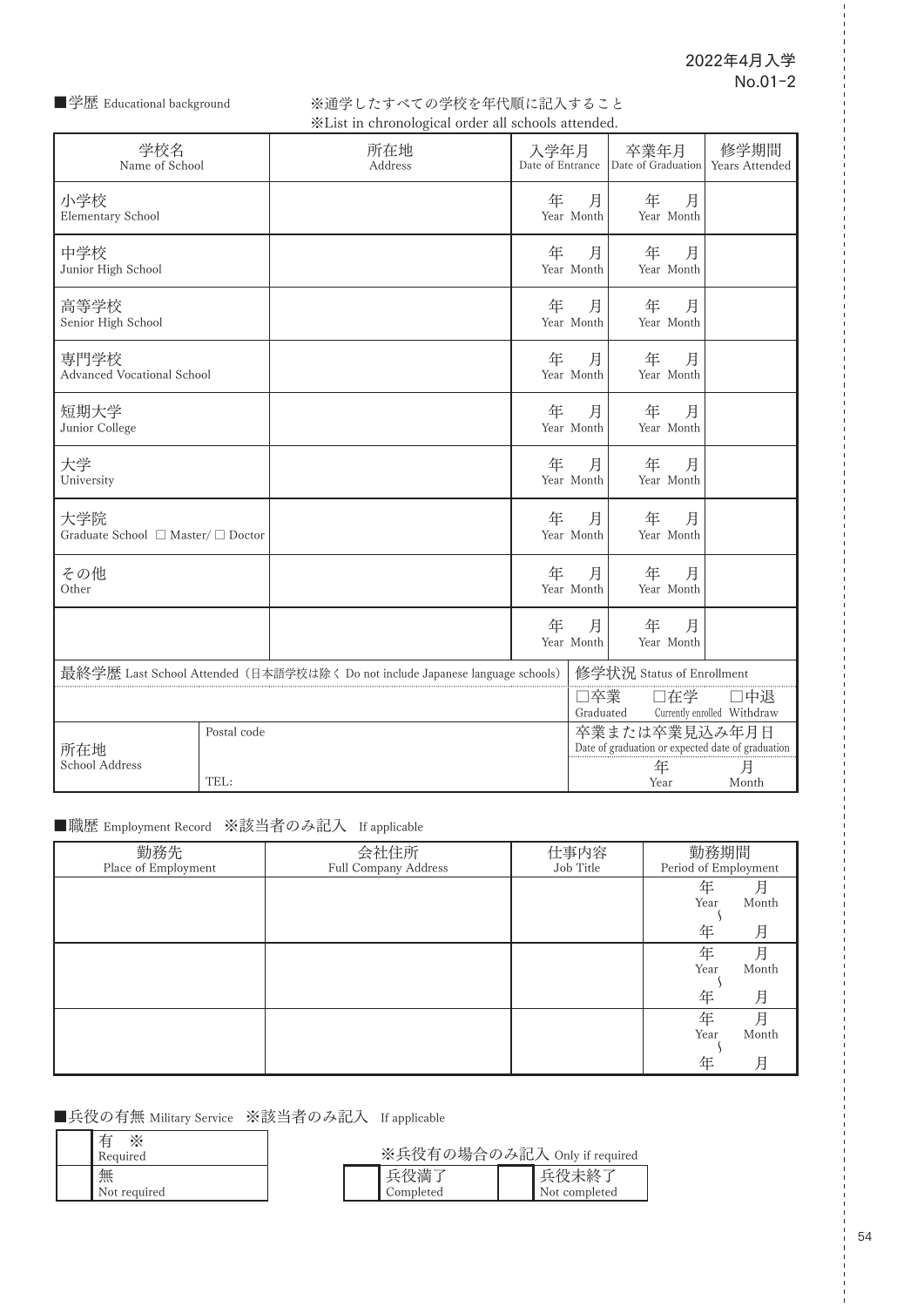■日本への入国歴 Past Entry into Japan / Past Stay in Japan

|            | 滞在期間<br>Period of Stay | Year Month Day |        | 滞在先<br>City in Japan Where You Stayed | 入国した理由<br>Purpose | 在留資格<br>Status of<br>Residence |
|------------|------------------------|----------------|--------|---------------------------------------|-------------------|--------------------------------|
| from<br>to | 年<br>年                 | 月<br>月         | 日<br>日 |                                       |                   |                                |
| from<br>to | 年<br>年                 | 月<br>月         | 日<br>日 |                                       |                   |                                |
| from<br>to | 年<br>年                 | 月<br>月         | 日<br>日 |                                       |                   |                                |

■技能実習生としての来日歴 Have you resided in Japan as a "Trainee"?

|--|--|

■旅券 Passport Information ※旅券所有者のみ記入 Passport holder only

| 旅券番号<br>Passport Number |           |       |     |                            |           |       |     |
|-------------------------|-----------|-------|-----|----------------------------|-----------|-------|-----|
| 発行年月日<br>Date of Issue  | 佂<br>Year | Month | Day | 有効期限<br>Date of Expiration | 佂<br>Year | Month | Day |

■現在の在留資格 Present Visa Status ※現在,日本在住者のみ記入 Residents in Japan only

| 査証<br>Visa Status      |           |       |     |                            |           |       |               |
|------------------------|-----------|-------|-----|----------------------------|-----------|-------|---------------|
| 来日年月日<br>Date of Entry | 佂<br>Year | Month | Day | 有効期限<br>Date of Expiration | 仩<br>Year | Month | ⊢<br>н<br>Day |

■在留資格認定証明書およびビザの申請歴について【重要】

Past Record of Certificate of Eligibility Applications and Visa Issuances 【IMPORTANT:All applicants must complete the sections below】

在留資格認定証明書交付申請書およびビザ発給申請歴について,以下該当の欄,すべてにチェック印をつけること。 Check all applicable boxes below and fill out the required information in detail regarding past Certificate of Eligibility applications and visa issuances.

| 1過去に在留資格認定証明書, ビザ共に申請した経歴はない。<br>I have never applied for a Certificate of Eligibility or a visa in the past.                                                                                                        |
|----------------------------------------------------------------------------------------------------------------------------------------------------------------------------------------------------------------------|
| ②過去に在留資格認定証明書を申請した結果,交付され,ビザ発給申請の後,ビザも発給された。<br>I have applied for and was issued a Certificate of Eligibility in the past and was also issued a visa upon application.                                              |
| 3過去に在留資格認定証明書を申請した結果,不交付となった。<br>I applied for a Certificate of Eligibility in the past, but was denied.                                                                                                             |
| ④過去に在留資格認定証明書を申請した結果,交付されたが,ビザ発給申請の後,ビザが発給されなかった。<br>I applied and was issued a Certificate of Eligibility in the past but was denied issuance of a visa upon application.                                           |
| ⑤過去に(在外公館に直接)ビザ発給申請の後,ビザが発給された。(観光短期ビザを含む)<br>I applied for and was issued a visa at an overseas establishment authorized by the Ministry of Foreign Affairs of Japan<br>(Japanese Embassy or Consulate).            |
| 6過去に(在外公館に直接)ビザ発給申請の後,ビザは発給されなかった。(観光短期ビザを含む)<br>I applied for a visa at an overseas establishment authorized by the Ministry of Foreign Affairs of Japan(Japanese Embassy or<br>Consulate) but was denied issuance. |
| ※上記③④⑥に該当する堪今け必ず「不亦付(不発給)理由聿」に必亜重頂を記入)」<br>  補兄 咨釈 レ 土 ! ァ 捍                                                                                                                                                         |

上記③④⑥に該当する場合は必す「不交付(不発給)埋由書」に必要事項を記入し,補足資料と共に提 出すること

If you checked boxes ③④⑥ , please write a statement regarding your visa history, particularly a detailed explanation for any denial and include all documentation.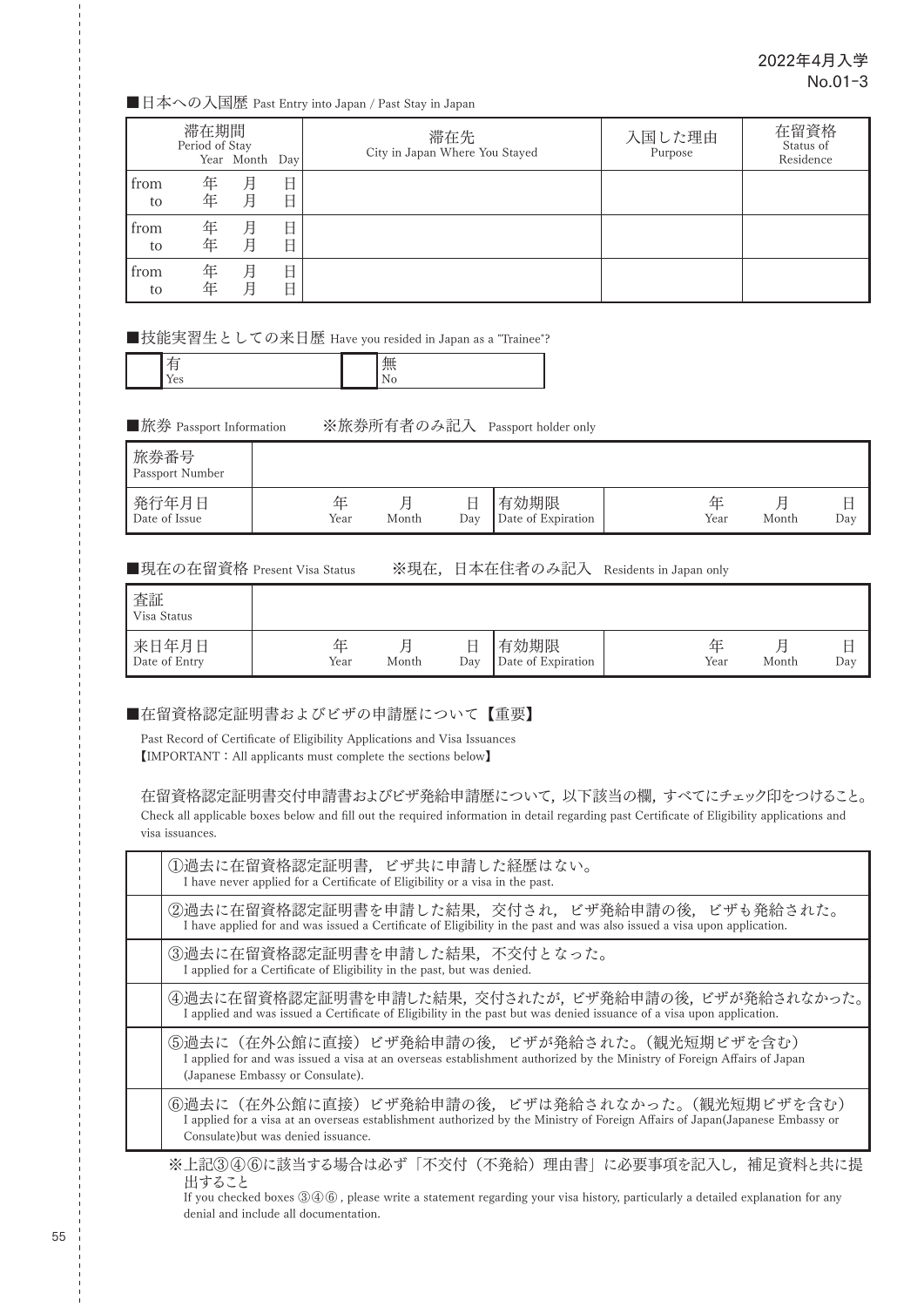■日本語学習歴 Japanese Language Background

| 日本語学習機関名<br>Name of Japanese Language School                                                                         |                        |                    | 所在地<br>Address |                                                      | From                      | 学習期間<br>Duration |                      | Until      |
|----------------------------------------------------------------------------------------------------------------------|------------------------|--------------------|----------------|------------------------------------------------------|---------------------------|------------------|----------------------|------------|
|                                                                                                                      |                        |                    |                |                                                      | 年<br>Year                 | 月~<br>Month      | 年<br>Year            | 月<br>Month |
|                                                                                                                      |                        |                    |                |                                                      | 年<br>Year                 | 月~<br>Month      | 年<br>Year            | 月<br>Month |
| 出願時までの総学習時間<br>Number of hours of instruction completed until application                                            |                        |                    |                |                                                      | 使用教科書<br>Name of textbook |                  |                      |            |
|                                                                                                                      |                        | 時間 Hours           |                |                                                      |                           |                  |                      |            |
| ■日本留学試験 (EJU)<br>Examination for Japanese University Admission for International Students □ 受験したことがない Test not taken |                        |                    |                | □ 受験したことがある                                          |                           | Test taken       |                      |            |
| 受験月<br>年<br>Test month<br>Year                                                                                       | 月<br>month             | 受験番号<br>Examinee # |                |                                                      |                           |                  |                      |            |
| ■日本語試験結果<br>Japanese Language Test Results                                                                           |                        |                    |                | □ 受験したことがある Test taken<br>□ 受験したことがない Test not taken |                           |                  |                      |            |
| 日本語能力試験<br>$\Box$<br>Japanese Language                                                                               | 受験月<br>Test month      | 年<br>Year          | 月<br>month     | $\Box$ N1                                            | $\Box N2$<br>$\Box$ N3    | $\Box$ N4        |                      | $\Box$ N5  |
| Proficiency Test                                                                                                     |                        |                    |                | □ 合格<br>Pass                                         | □ 不合格<br>Fail             | 点数<br>Score      |                      |            |
| $\Box$ J.TEST                                                                                                        | 受験月<br>Test month      | 年<br>Year          | 月<br>month     | □A-Cレベル<br>A-C level                                 | □D-Eレベル<br>D-E level      |                  | □F-Gレベル<br>F-G level |            |
|                                                                                                                      |                        |                    |                | □ 合格 □ 不合格<br>Pass                                   | Fail                      | 点数<br>Score      |                      |            |
| □ その他の日本語試験                                                                                                          | 受験月<br>Test month      | 年<br>Year          | 月<br>month     | □ 合格 □ 不合格<br>Pass                                   | Fail                      | 点数<br>Score      |                      |            |
| Other Test                                                                                                           | 試験の名称(<br>Name of Test |                    |                |                                                      | $\mathcal{E}$             |                  |                      |            |
| Ⅰ英語能力 English Language Proficiency                                                                                   |                        |                    |                |                                                      |                           |                  |                      |            |

英語能力を自己評価のうえ,チェック印をつけること Check the box that you feel best matches your English language ability.

□ 優 /Native □ 良 /Fluent □ 可 /Understandable □ 不可 /Not fluent

#### 私は,2022 年度貴大学の受験生として出願するにあたり,募集要項の内容を理解した上で 必要出願書類を作成し,記載内容に偽りのないことを誓約いたします。

I have carefully read and I understood the Application Requirements for your University and have personally prepared all required forms and documents accurately and truthfully.

| 生    |       |                   |                   |
|------|-------|-------------------|-------------------|
| Year | Month | Day               |                   |
|      |       | 志願者氏名             | 印                 |
|      |       | Name of Applicant | Seal or Signature |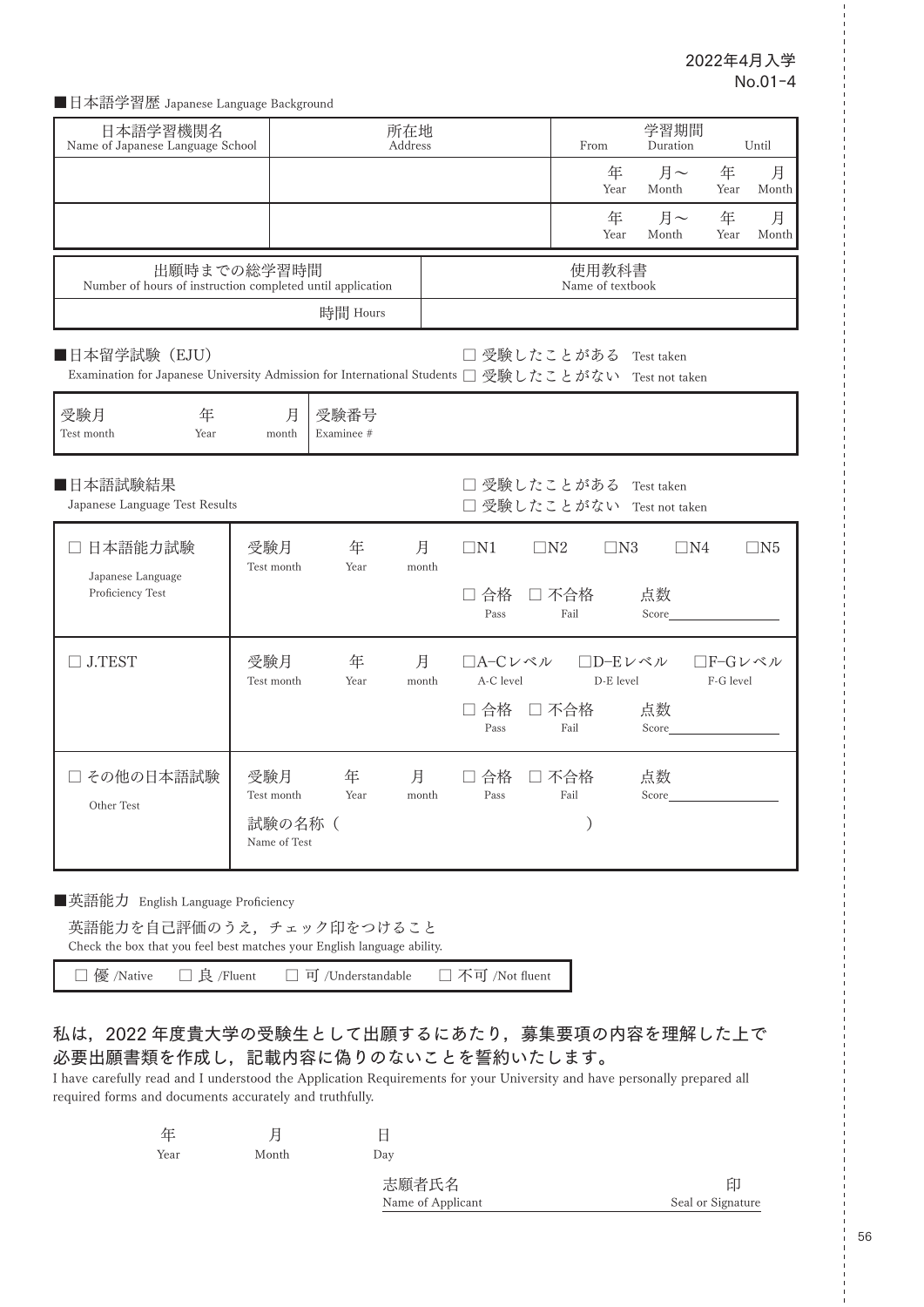#### ■志望理由

|  |  |  |  |  |  |  |  |  | 以上について、600字以内の日本語で自由に書きなさい。 ※必ず本人が自筆で記入すること。<br>Write about the theme above in Japanese in 600 characters or less. ※ Must be written by applicant in his/her own handwriting. |  |
|--|--|--|--|--|--|--|--|--|-------------------------------------------------------------------------------------------------------------------------------------------------------------------------------|--|
|  |  |  |  |  |  |  |  |  |                                                                                                                                                                               |  |
|  |  |  |  |  |  |  |  |  |                                                                                                                                                                               |  |
|  |  |  |  |  |  |  |  |  |                                                                                                                                                                               |  |
|  |  |  |  |  |  |  |  |  |                                                                                                                                                                               |  |
|  |  |  |  |  |  |  |  |  |                                                                                                                                                                               |  |
|  |  |  |  |  |  |  |  |  |                                                                                                                                                                               |  |
|  |  |  |  |  |  |  |  |  |                                                                                                                                                                               |  |
|  |  |  |  |  |  |  |  |  |                                                                                                                                                                               |  |
|  |  |  |  |  |  |  |  |  |                                                                                                                                                                               |  |
|  |  |  |  |  |  |  |  |  |                                                                                                                                                                               |  |
|  |  |  |  |  |  |  |  |  |                                                                                                                                                                               |  |
|  |  |  |  |  |  |  |  |  |                                                                                                                                                                               |  |
|  |  |  |  |  |  |  |  |  |                                                                                                                                                                               |  |
|  |  |  |  |  |  |  |  |  |                                                                                                                                                                               |  |
|  |  |  |  |  |  |  |  |  |                                                                                                                                                                               |  |
|  |  |  |  |  |  |  |  |  |                                                                                                                                                                               |  |
|  |  |  |  |  |  |  |  |  |                                                                                                                                                                               |  |
|  |  |  |  |  |  |  |  |  |                                                                                                                                                                               |  |
|  |  |  |  |  |  |  |  |  |                                                                                                                                                                               |  |
|  |  |  |  |  |  |  |  |  |                                                                                                                                                                               |  |
|  |  |  |  |  |  |  |  |  |                                                                                                                                                                               |  |
|  |  |  |  |  |  |  |  |  |                                                                                                                                                                               |  |
|  |  |  |  |  |  |  |  |  |                                                                                                                                                                               |  |
|  |  |  |  |  |  |  |  |  |                                                                                                                                                                               |  |
|  |  |  |  |  |  |  |  |  |                                                                                                                                                                               |  |
|  |  |  |  |  |  |  |  |  |                                                                                                                                                                               |  |
|  |  |  |  |  |  |  |  |  |                                                                                                                                                                               |  |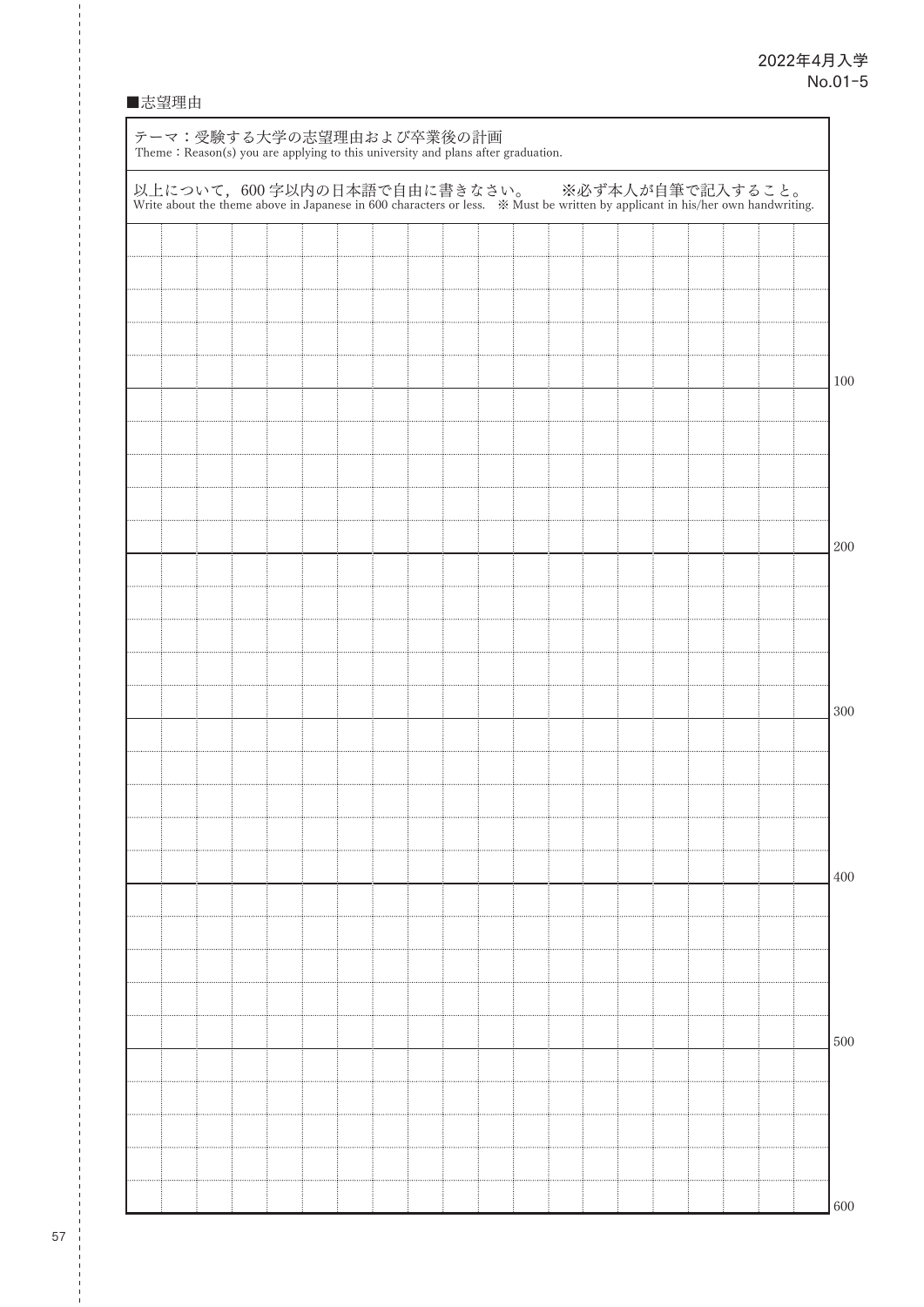■留学生別科志願者のみ記入すること。 IJLP applicants must complete the sections below. \*記入もれのないよう,すべての項目を記入してください。 Please complete all sections in your own handwriting.

|                                                                                                                                                                                                                                                                                                                                                                                                                              |                                                             |                    | に進学したい学部・学科名または研究科・専攻名を記入してください。(自筆)<br>Upon completion of the IJLP(Kake Advancement Course), students will take the entrance examination at the attached university.<br>Please write either the name of College / Department or Graduate School / Program which is the school of choice. |                        | 1. 留学生別科加計進学コースの方は、修了後は、該当別科設置大学の学部・学科を受験していただきます。<br>また、自動車整備士養成コースの方は、徳島工業短期大学を受験していただきます。留学生別科修了後<br>Also, upon completion of the IJLP(Automobile Mechanic Training Course), students will take the entrance examination at the Tokushima College of Technology.                                                                                                                                                                                                                                                                                                            |  |
|------------------------------------------------------------------------------------------------------------------------------------------------------------------------------------------------------------------------------------------------------------------------------------------------------------------------------------------------------------------------------------------------------------------------------|-------------------------------------------------------------|--------------------|-------------------------------------------------------------------------------------------------------------------------------------------------------------------------------------------------------------------------------------------------------------------------------------------|------------------------|--------------------------------------------------------------------------------------------------------------------------------------------------------------------------------------------------------------------------------------------------------------------------------------------------------------------------------------------------------------------------------------------------------------------------------------------------------------------------------------------------------------------------------------------------------------------------------|--|
|                                                                                                                                                                                                                                                                                                                                                                                                                              | 大学<br>University                                            |                    | 学部                                                                                                                                                                                                                                                                                        | Faculty / College      | 学科<br>Department                                                                                                                                                                                                                                                                                                                                                                                                                                                                                                                                                               |  |
|                                                                                                                                                                                                                                                                                                                                                                                                                              |                                                             |                    |                                                                                                                                                                                                                                                                                           | 研究科<br>Graduate School | 専攻<br>Area                                                                                                                                                                                                                                                                                                                                                                                                                                                                                                                                                                     |  |
|                                                                                                                                                                                                                                                                                                                                                                                                                              |                                                             |                    | 2.  1.」の大学以外の加計学園設置校を希望する場合、理由を書いてください。<br>Please state your reason if you wish to go to a Kake affiliated school other than 1.                                                                                                                                                           |                        |                                                                                                                                                                                                                                                                                                                                                                                                                                                                                                                                                                                |  |
| [他大学]                                                                                                                                                                                                                                                                                                                                                                                                                        | 大学<br>University                                            |                    | 学部<br>Faculty                                                                                                                                                                                                                                                                             |                        | 学科<br>Department                                                                                                                                                                                                                                                                                                                                                                                                                                                                                                                                                               |  |
| 理由:                                                                                                                                                                                                                                                                                                                                                                                                                          |                                                             |                    |                                                                                                                                                                                                                                                                                           |                        |                                                                                                                                                                                                                                                                                                                                                                                                                                                                                                                                                                                |  |
|                                                                                                                                                                                                                                                                                                                                                                                                                              |                                                             |                    |                                                                                                                                                                                                                                                                                           |                        |                                                                                                                                                                                                                                                                                                                                                                                                                                                                                                                                                                                |  |
|                                                                                                                                                                                                                                                                                                                                                                                                                              |                                                             |                    | 確認書<br><b>Confirmation Letter</b>                                                                                                                                                                                                                                                         |                        |                                                                                                                                                                                                                                                                                                                                                                                                                                                                                                                                                                                |  |
| 私                                                                                                                                                                                                                                                                                                                                                                                                                            |                                                             |                    | が出願する (                                                                                                                                                                                                                                                                                   |                        | )大学留学生別科は.                                                                                                                                                                                                                                                                                                                                                                                                                                                                                                                                                                     |  |
|                                                                                                                                                                                                                                                                                                                                                                                                                              |                                                             |                    | 当大学に付設された教育機関であることを理解しています。                                                                                                                                                                                                                                                               |                        | 下記の関連学校,または協定校へ入学するために,加計学園の留学生別科へ出願します。また出願するにあ<br>たり、募集要項の内容を理解した上で必要出願書類を作成し、記載内容に偽りのないことを誓約いたします。                                                                                                                                                                                                                                                                                                                                                                                                                                                                          |  |
| $\mathbf{I}_{\mathbf{I}}$ and $\mathbf{I}_{\mathbf{I}}$ and $\mathbf{I}_{\mathbf{I}}$ and $\mathbf{I}_{\mathbf{I}}$ and $\mathbf{I}_{\mathbf{I}}$ and $\mathbf{I}_{\mathbf{I}}$ and $\mathbf{I}_{\mathbf{I}}$ and $\mathbf{I}_{\mathbf{I}}$ and $\mathbf{I}_{\mathbf{I}}$ and $\mathbf{I}_{\mathbf{I}}$ and $\mathbf{I}_{\mathbf{I}}$ and $\mathbf{I}_{\mathbf{I$<br>required forms and documents accurately and truthfully. |                                                             |                    | of Science Kurashiki University of Science and the Arts, and Chiba Institute of Science.                                                                                                                                                                                                  |                        | by signing this document, am confirming that I understand that the<br>Intensive Japanese Language Program of Kake Educational Institution is an academic program attached to Okayama University<br>I am enrolling in the Intensive Japanese Language Program of Kake Educational Institution for the sole purpose of acquiring<br>and building Japanese language fluency in order to apply to the program in Kake Institution or the partner school.<br>I have carefully read and understood the Application Requirements for your University and have personally prepared all |  |
| 関連学校                                                                                                                                                                                                                                                                                                                                                                                                                         |                                                             | Affiliated Schools |                                                                                                                                                                                                                                                                                           |                        |                                                                                                                                                                                                                                                                                                                                                                                                                                                                                                                                                                                |  |
|                                                                                                                                                                                                                                                                                                                                                                                                                              | 岡山理科大学                                                      |                    | Okayama University of Science                                                                                                                                                                                                                                                             |                        |                                                                                                                                                                                                                                                                                                                                                                                                                                                                                                                                                                                |  |
|                                                                                                                                                                                                                                                                                                                                                                                                                              | 倉敷芸術科学大学                                                    |                    | Kurashiki University of Science and the Arts                                                                                                                                                                                                                                              |                        |                                                                                                                                                                                                                                                                                                                                                                                                                                                                                                                                                                                |  |
|                                                                                                                                                                                                                                                                                                                                                                                                                              | 千葉科学大学                                                      |                    | Chiba Institute of Science                                                                                                                                                                                                                                                                |                        |                                                                                                                                                                                                                                                                                                                                                                                                                                                                                                                                                                                |  |
|                                                                                                                                                                                                                                                                                                                                                                                                                              | 岡山理科大学専門学校                                                  |                    |                                                                                                                                                                                                                                                                                           |                        | Okayama University of Science Specialized Training College                                                                                                                                                                                                                                                                                                                                                                                                                                                                                                                     |  |
|                                                                                                                                                                                                                                                                                                                                                                                                                              | 玉野総合医療専門学校<br>Tamano Institute of Health and Human Services |                    |                                                                                                                                                                                                                                                                                           |                        |                                                                                                                                                                                                                                                                                                                                                                                                                                                                                                                                                                                |  |
|                                                                                                                                                                                                                                                                                                                                                                                                                              | 協定校 Partner School :                                        |                    |                                                                                                                                                                                                                                                                                           |                        |                                                                                                                                                                                                                                                                                                                                                                                                                                                                                                                                                                                |  |
|                                                                                                                                                                                                                                                                                                                                                                                                                              | 徳島工業短期大学                                                    |                    | Tokushima College of Technology                                                                                                                                                                                                                                                           |                        |                                                                                                                                                                                                                                                                                                                                                                                                                                                                                                                                                                                |  |
| 年                                                                                                                                                                                                                                                                                                                                                                                                                            | 月                                                           | 日                  |                                                                                                                                                                                                                                                                                           |                        |                                                                                                                                                                                                                                                                                                                                                                                                                                                                                                                                                                                |  |
| Year                                                                                                                                                                                                                                                                                                                                                                                                                         | Month                                                       | Day                |                                                                                                                                                                                                                                                                                           |                        |                                                                                                                                                                                                                                                                                                                                                                                                                                                                                                                                                                                |  |
|                                                                                                                                                                                                                                                                                                                                                                                                                              |                                                             |                    | 国籍                                                                                                                                                                                                                                                                                        |                        |                                                                                                                                                                                                                                                                                                                                                                                                                                                                                                                                                                                |  |
|                                                                                                                                                                                                                                                                                                                                                                                                                              |                                                             |                    | Nationality                                                                                                                                                                                                                                                                               |                        |                                                                                                                                                                                                                                                                                                                                                                                                                                                                                                                                                                                |  |
|                                                                                                                                                                                                                                                                                                                                                                                                                              |                                                             |                    | 名前<br>Name (last, first)                                                                                                                                                                                                                                                                  |                        |                                                                                                                                                                                                                                                                                                                                                                                                                                                                                                                                                                                |  |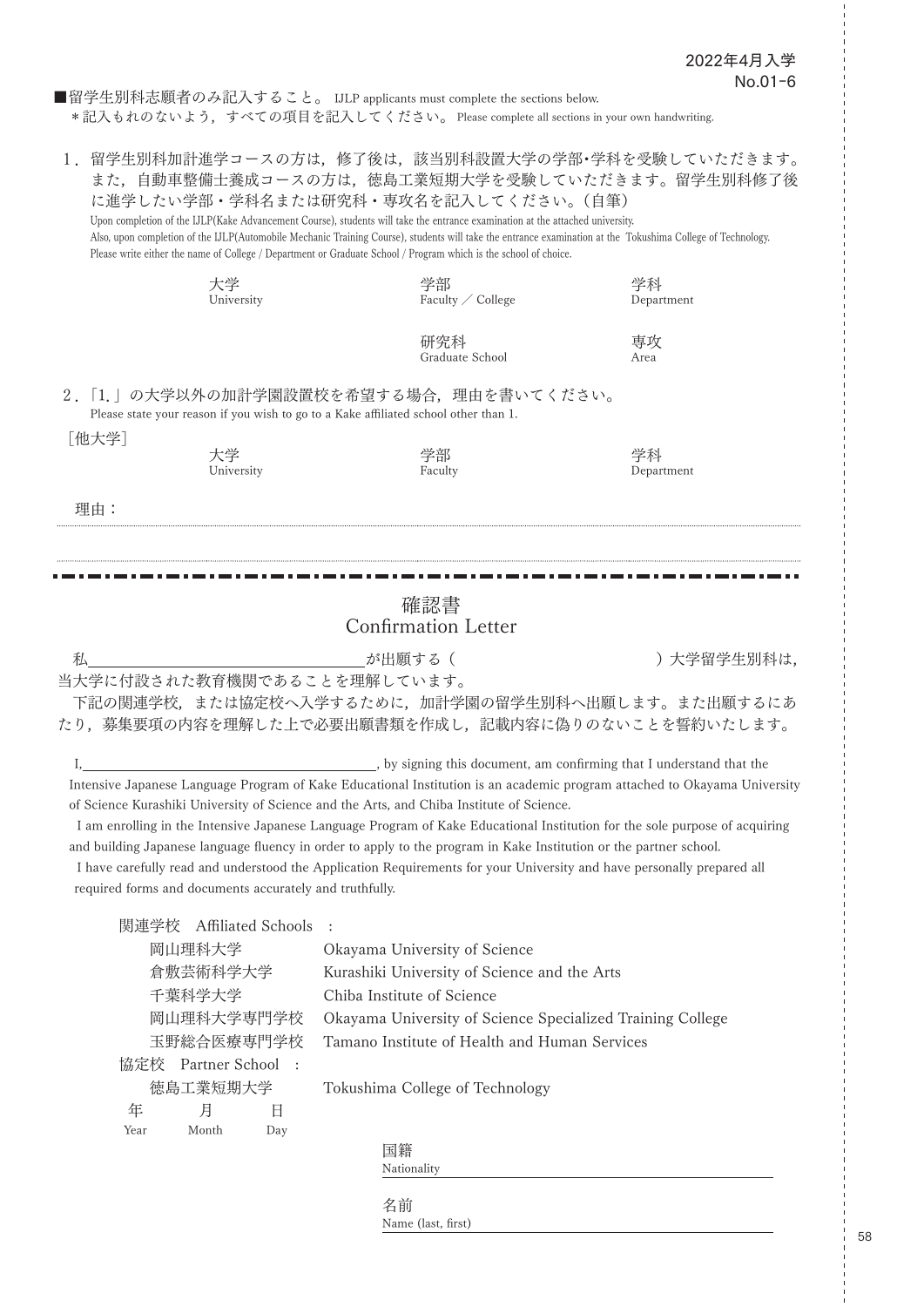# 加計学園 外国人留学生選抜 推薦書

Kake Educational Institution • International Student Selection • Letter of Recommendation

| 選抜実施大学 学長<br>殿                    |                                              |            | ※は記入しないでください。 Leave this blank. |
|-----------------------------------|----------------------------------------------|------------|---------------------------------|
| To the President of               | $\Box$ Okayama University of Science         | 受験番号       | ☀                               |
| (check one)                       | Kurashiki University of Science and the Arts | Examinee # |                                 |
| $\Box$ Chiba Institute of Science |                                              |            |                                 |
|                                   |                                              |            |                                 |
|                                   |                                              |            |                                 |
|                                   |                                              |            |                                 |
| 志願者氏名<br>Name of Applicant        |                                              |            |                                 |

上記の者を,貴大学の私費外国人留学生志願者として 適当であると,責任をもって推薦いたします。

I whole heartedly recommend the person above as a qualified applicant for the University.

| 20 | 年    | 月     | Η   |
|----|------|-------|-----|
|    | Year | Month | Day |

機関名 (日本語学校名)

Name of Institution (Name of Japanese language school)

電話番号 Telephone

住所

Address

機関の長 ㊞

Name of principal Seal or Signature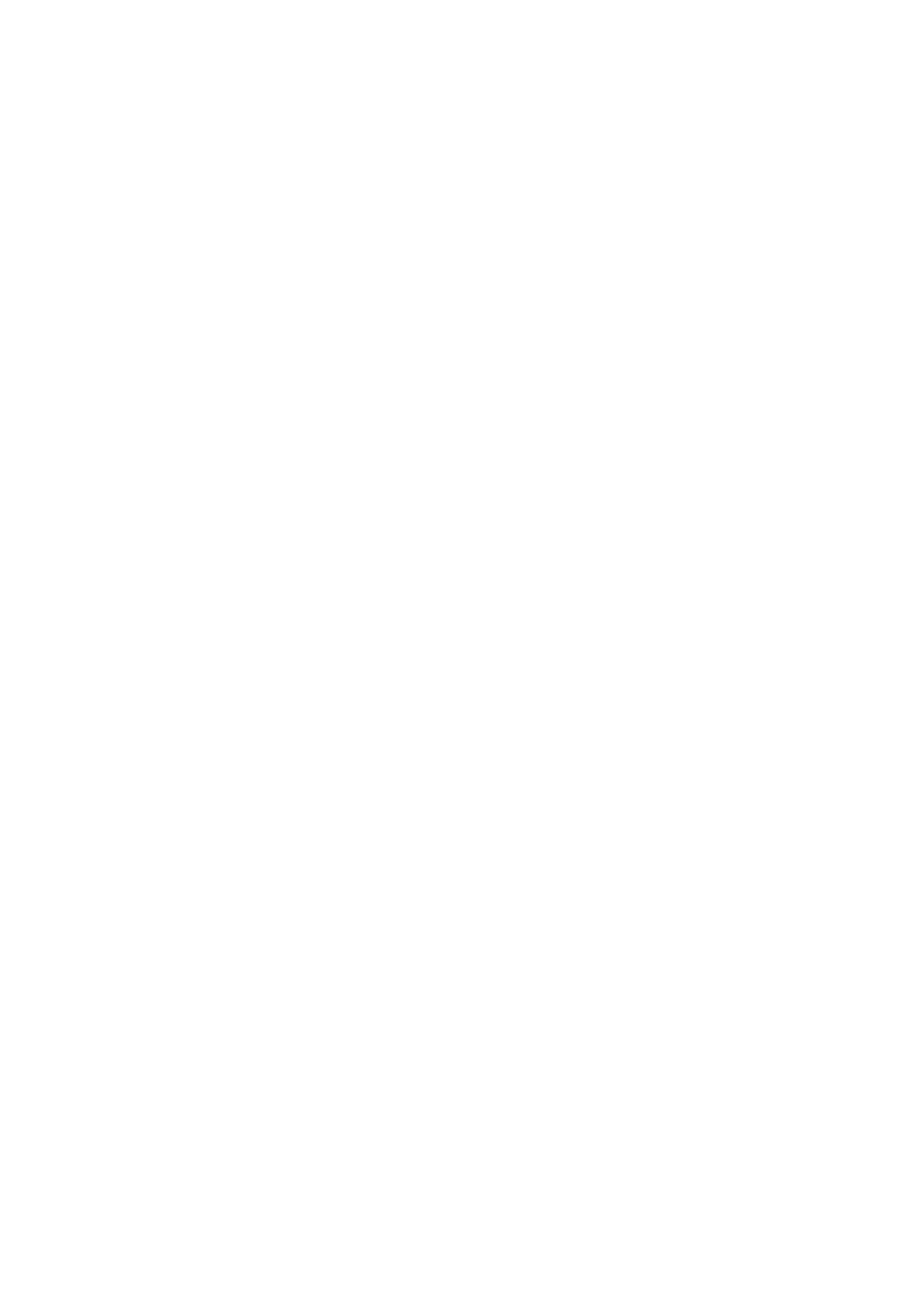# 加計学園 外国人留学生選抜 志願者調書

Kake Educational Institution • International Student Selection • Applicant Records

| To the President of<br>□ Okayama University of Science<br>☀<br>受験番号<br>(check one)<br>Kurashiki University of Science and the Arts<br>Examinee #<br>□ Chiba Institute of Science<br>フリガナ<br>Katakana Character<br>字<br>漢<br>Chinese Characters<br>志願者氏名<br>または<br>Or<br>Name of Applicant<br>Roman Alphabet<br>語<br>英<br>(as written in your passport)<br>年<br>月<br>入学<br>編入学<br>日<br>$\sim$ $\sim$<br>Month<br>Enrolled<br>Transferred<br>Year<br>Day<br>学籍の記録<br>Record of school registration<br>年<br>卒業 (修了)<br>月<br>日<br>卒業(修了)見込み<br>$\bullet$<br>Year<br>Month<br>Expected graduation (Completion) Graduation (Completion)<br>Day<br>学業に関する所見<br>Attitude toward study<br>人物に関する所見<br>Personality and Character<br>生活状況に関する所見<br>(アルバイト状況等)<br>Student life (part-time job,<br>payment of tuition, etc.)<br>出席状況<br>Attendance status<br>$%$ )<br>出欠の記録・懲戒の記録<br>※出席率が90%以下の場合は、その理由を記載して下さい。If the attendance rate is 90% or less, please state the reason.<br>Record of attendance/absence/<br>disciplinary action taken<br>なし<br>懲戒の記録<br>あり<br>事由<br>$\bullet$<br>Reason<br>Disciplinary record<br>None<br>Yes<br>その他<br>Other comments<br>該当欄に√印を記入してください。 Check the appropriate level<br>Fair<br>Excellent<br>Poor<br>Good<br>志願者の現在の日本語<br>・会話力(Speaking)<br>□不足<br>□良<br>□優<br>口可<br>能力状況<br>•聴解力(Listening)<br>□不足<br>□優<br>□良<br>口可<br>• 読解力(Reading)<br>□不足<br>□良<br>□優<br>口可<br>Applicant's proficiency<br>・筆記力(Writing)<br>□不足<br>□可<br>口良<br>□優<br>in Japanese language<br>・現在<br>・2022年4月の来日時点 (見込み)<br>Possible level as of April, 2022<br>At Preasent<br>□N5未満<br>□N5未満<br>Below N5<br>Below N5<br>□N5程度<br>N <sub>5</sub><br>□N5程度<br>N <sub>5</sub><br>□N5~N4程度<br>$N5 \sim N4$<br>□N5~N4程度<br>$N5 \sim N4$<br>□N4程度<br>□N4程度<br>N4<br>N4<br>□N3程度<br>${\rm N}3$<br>□N4~N3程度<br>$N4 \sim N3$<br>□N3程度<br>□N3~N2程度<br>$N3 \sim N2$<br>N3<br>${\rm N}2$<br>$\Box N2$<br>□N3~N2程度<br>$N3 \sim N2$<br>$\Box N1$<br>N1<br>$\Box N2$<br>N2<br>$\Box N1$<br>N1 | 殿<br>選抜実施大学 学長 |  | ※は記入しないでください。 Leave this blank. |
|-----------------------------------------------------------------------------------------------------------------------------------------------------------------------------------------------------------------------------------------------------------------------------------------------------------------------------------------------------------------------------------------------------------------------------------------------------------------------------------------------------------------------------------------------------------------------------------------------------------------------------------------------------------------------------------------------------------------------------------------------------------------------------------------------------------------------------------------------------------------------------------------------------------------------------------------------------------------------------------------------------------------------------------------------------------------------------------------------------------------------------------------------------------------------------------------------------------------------------------------------------------------------------------------------------------------------------------------------------------------------------------------------------------------------------------------------------------------------------------------------------------------------------------------------------------------------------------------------------------------------------------------------------------------------------------------------------------------------------------------------------------------------------------------------------------------------------------------------------------------------------------------------------------------------------------------------------------------------------------|----------------|--|---------------------------------|
|                                                                                                                                                                                                                                                                                                                                                                                                                                                                                                                                                                                                                                                                                                                                                                                                                                                                                                                                                                                                                                                                                                                                                                                                                                                                                                                                                                                                                                                                                                                                                                                                                                                                                                                                                                                                                                                                                                                                                                                   |                |  |                                 |
|                                                                                                                                                                                                                                                                                                                                                                                                                                                                                                                                                                                                                                                                                                                                                                                                                                                                                                                                                                                                                                                                                                                                                                                                                                                                                                                                                                                                                                                                                                                                                                                                                                                                                                                                                                                                                                                                                                                                                                                   |                |  |                                 |
|                                                                                                                                                                                                                                                                                                                                                                                                                                                                                                                                                                                                                                                                                                                                                                                                                                                                                                                                                                                                                                                                                                                                                                                                                                                                                                                                                                                                                                                                                                                                                                                                                                                                                                                                                                                                                                                                                                                                                                                   |                |  |                                 |
|                                                                                                                                                                                                                                                                                                                                                                                                                                                                                                                                                                                                                                                                                                                                                                                                                                                                                                                                                                                                                                                                                                                                                                                                                                                                                                                                                                                                                                                                                                                                                                                                                                                                                                                                                                                                                                                                                                                                                                                   |                |  |                                 |
|                                                                                                                                                                                                                                                                                                                                                                                                                                                                                                                                                                                                                                                                                                                                                                                                                                                                                                                                                                                                                                                                                                                                                                                                                                                                                                                                                                                                                                                                                                                                                                                                                                                                                                                                                                                                                                                                                                                                                                                   |                |  |                                 |
|                                                                                                                                                                                                                                                                                                                                                                                                                                                                                                                                                                                                                                                                                                                                                                                                                                                                                                                                                                                                                                                                                                                                                                                                                                                                                                                                                                                                                                                                                                                                                                                                                                                                                                                                                                                                                                                                                                                                                                                   |                |  |                                 |
|                                                                                                                                                                                                                                                                                                                                                                                                                                                                                                                                                                                                                                                                                                                                                                                                                                                                                                                                                                                                                                                                                                                                                                                                                                                                                                                                                                                                                                                                                                                                                                                                                                                                                                                                                                                                                                                                                                                                                                                   |                |  |                                 |
| 年<br>20<br>月<br>日                                                                                                                                                                                                                                                                                                                                                                                                                                                                                                                                                                                                                                                                                                                                                                                                                                                                                                                                                                                                                                                                                                                                                                                                                                                                                                                                                                                                                                                                                                                                                                                                                                                                                                                                                                                                                                                                                                                                                                 |                |  |                                 |

(日本語学校名)

氏名 しょうしょう しょうしょう しゅうしょう しゅうしょう のうしょう

Name of Institution (Name of Japanese language school)

Name of Recommending Teacher/Instructor ・ Seal or Signature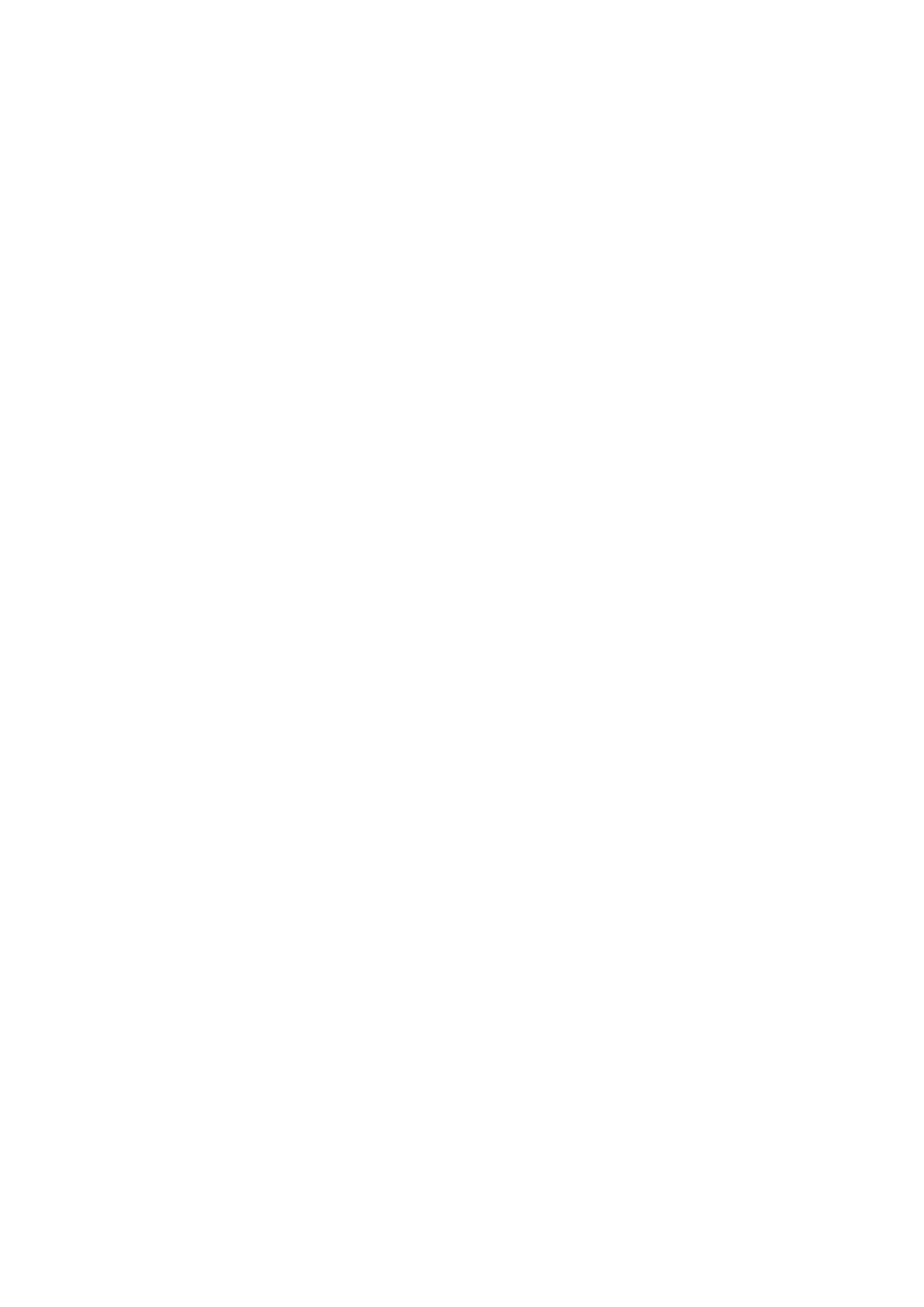## 加計学園 外国人留学生選抜 経費支弁書

Kake Educational Institution • International Student Selection • Letter Guaranteeing Financial Responsibilities

選抜実施大学 学長 殿

※は記入しないでください。Leave this blank.

To the President of  $□$  Okayama University of Science

(check one) ■ Kurashiki University of Science and the Arts □ Chiba Institute of Science

| 受験番号<br>Application number |  |
|----------------------------|--|
|                            |  |

■経費支弁者本人が記入してください。 Form must be filled by Guarantor himself/herself

| Name of   | ↑ 英字 Name of applicant<br> 志願者氏名   Roman Alphabet |  |
|-----------|---------------------------------------------------|--|
| Applicant | 母国語 Name in native<br>alphabet/character          |  |

私は,上記志願者について,留学生としての在学中の経費を負担し,貴大学にご迷惑をかけないことを誓約いたします。 I hereby swear that I will cover the expenses necessary for the applicant(s) attending as an Intensive Japanese Language Program student and will pay all fees and expenses without causing undue burden on Kake Educational Institution.

| 記載年月日<br><b>Current Date</b>                                                                                                                                                    |                                                       | 年<br>Year | 月<br>Month | 日<br>Day               |
|---------------------------------------------------------------------------------------------------------------------------------------------------------------------------------|-------------------------------------------------------|-----------|------------|------------------------|
| 経費支弁者氏名<br>Name of Guarantor                                                                                                                                                    |                                                       |           |            | 甸<br>Seal or Signature |
| 現住所<br><b>Present Mailing Address</b>                                                                                                                                           |                                                       |           |            |                        |
| 連絡先<br>Telephone/Mobile Number                                                                                                                                                  |                                                       |           |            |                        |
| 勤務先<br>Place of Employment                                                                                                                                                      |                                                       |           |            |                        |
| 役職<br>Job Title                                                                                                                                                                 |                                                       |           |            |                        |
| 生年月日<br>Date of Birth                                                                                                                                                           |                                                       |           |            |                        |
| 志願者との関係<br>Relationship with the Applicant                                                                                                                                      |                                                       |           |            |                        |
| 経費支弁者の引受経緯及び支弁方法を具体的に説明してください。<br>Please explain the details about how you became the financial guarantor. Explain in detail how you plan to financially support the applicant. |                                                       |           |            |                        |
|                                                                                                                                                                                 | 引き受け経緯 Reasons and Background of becoming the sponsor |           |            |                        |
|                                                                                                                                                                                 |                                                       |           |            |                        |
| 支弁方法 Method of remittance                                                                                                                                                       |                                                       |           |            |                        |
|                                                                                                                                                                                 |                                                       |           |            |                        |
| 学費<br>Tuition Payment                                                                                                                                                           | 毎月・半年ごと・年間 monthly/semiannually/annually              |           |            | 円<br>¥                 |
|                                                                                                                                                                                 | 生活費 Living expense Payment 月額 monthly                 |           |            | 円<br>¥                 |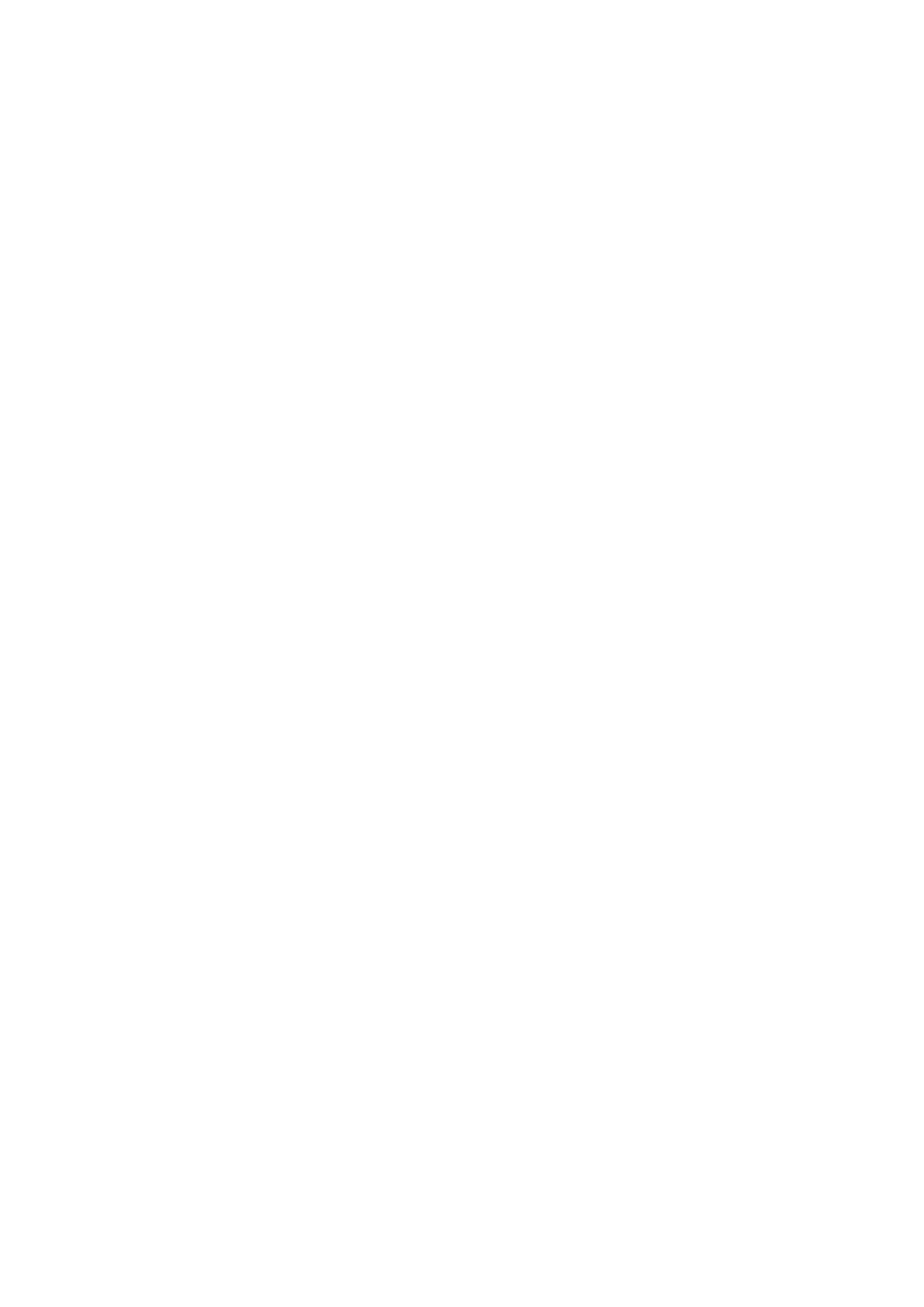#### 出願書類チェックリスト Application Checklist

※発送前にこのチェックリストに従い,出願資格および出願書類を確認し,願書に同封してください。<br>Make sure that all the documents are in order with this list. Put this list on the top of the other documents when putting them in an envelope.

※出願書類に不備がある場合,出願を受け付けません。 If there are any deficiencies, the application documents will not be accepted.

※やむを得ず提出できない書類がある場合は,不備書類の理由欄に必ず理由を明記してください。<br>If there are any documents applicants cannot submit inevitably at the time of application, the reason should be filled in the prescribed column.

| カタカナ氏名<br>Name (katakana character) |  | 受験番号       | $\times$                      |
|-------------------------------------|--|------------|-------------------------------|
| 国籍 Nationality                      |  | Examinee # |                               |
|                                     |  |            | ※記入しないでください。Leave this blank. |

出願資格についての確認事項 Items to check for eligibility Check (Check  $O/X$ 学部1年次入学受験者 Undergraduate 外国において通常課程による12年の学校教育を修了していますか。 Completed 12-year formal education program in another country. 編入学受験者 Transfer Applicant 外国において通常課程による14年以上の学校教育を修了していますか。 Completed at least 14 years of formal education in another country. 大学院受験者 **Graduate** 外国において通常課程による16年の学校教育を修了していますか。 Completed 16 years of formal education in another country. 留学生別科受験者 IJLP Applicant 外国において通常課程による12年の学校教育を修了していますか。 Completed 12-year formal education program in another country.

|      | 出願書類<br><b>Application Documents</b>                                                                                                     | 提出部数<br>Copies     | 注意事項<br><b>Important Points</b>                                                                                                                                                                                                                                                                                                | Check<br>O/X |
|------|------------------------------------------------------------------------------------------------------------------------------------------|--------------------|--------------------------------------------------------------------------------------------------------------------------------------------------------------------------------------------------------------------------------------------------------------------------------------------------------------------------------|--------------|
| 01)  | 入学願書<br><b>Enclosed Application Form</b>                                                                                                 | 1部<br>1 copy       | ・写真を貼り,大学名を記載しましたか?<br>Is head picture glued to application? Did you include the university's name?<br>• 過去に在留資格認定証明書の不交付またはビザの不交付歴がある場合<br>は,理由書を入れましたか?<br>If you were previously denied the Certificate of Eligibility and/or visa, did<br>you write the reason?                                                            |              |
| 02)  | 高等学校および大学等<br>の成績証明書<br>Transcripts of Grades issued<br>by the educational institution<br>attended<br>※コピー不可<br>Photocopies Unacceptable | 原本1部<br>1 original | ■大学等の高等教育機関を未修業の場合<br>If applicant did not enter higher education such as university<br>・高等学校(3年間)の成績証明書の原本を入れましたか?<br>Did you enclose an original high school transcript (3 years)?<br>・日本の高等学校出身の方は、成績証明書のかわりに調査書を入れましたか?<br>If you are from a Japanese high school, did you enclose a survey instead of<br>vour transcript? |              |
|      |                                                                                                                                          |                    | ■大学等の高等教育機関を卒業した場合<br>If applicant graduated from higher education such as university<br>・高等学校(3年間)と大学(4年間)の成績証明書の原本を入れましたか?<br>Did you enclose original high school (3 years) + university transcripts (4 years)?                                                                                                             |              |
|      |                                                                                                                                          |                    | ■大学等の高等教育機関に在籍中の場合<br>If applicant is currently enrolled in higher education such as university<br>・ 高等学校(3年間)と大学(前学期まで)の成績証明書の原本を入れましたか?<br>Did you enclose original high school $(3 \text{ years}) +$ university transcript (up to<br>previous semester) ?                                                                   |              |
|      |                                                                                                                                          |                    | ■大学等の高等教育機関を中退の場合<br>If applicant withdrew from higher education such as university<br>・高等学校(3年間)の成績証明書と大学を退学するまでに発行された成<br>績証明書の原本を入れましたか?<br>Did you enclose original high school transcript $(3 \text{ years}) +$ university<br>transcript (up to last semester studied)?                                                   |              |
|      | 成績証明書の翻訳文<br>Japanese Translation                                                                                                        | 各1部<br>1 copy each | ・証明書が日本語以外の言語の場合は,日本語訳を添付しましたか?<br>Did you attach Japanese translations?                                                                                                                                                                                                                                                       |              |
| (03) | 高等学校および<br>大学等の卒業証明書<br>Certificate of Graduation<br>issued by the educational                                                           | 原本1部<br>1 original | ■大学等の高等教育機関を未修業の場合<br>If applicant did not enter higher education such as university<br>・高等学校の卒業証明書/卒業見込証明書の原本を入れましたか?<br>Is original high school graduation certificate/prospective certificate enclosed?                                                                                                                     |              |
|      | institution attended<br>※コピー不可<br>Photocopies Unacceptable                                                                               |                    | ■大学等の高等教育機関を卒業した場合<br>If applicant graduated from higher education such as university<br>・高等学校と大学の卒業証明書の原本を入れましたか?<br>Did you enclose original high school + university graduation certificates?                                                                                                                               |              |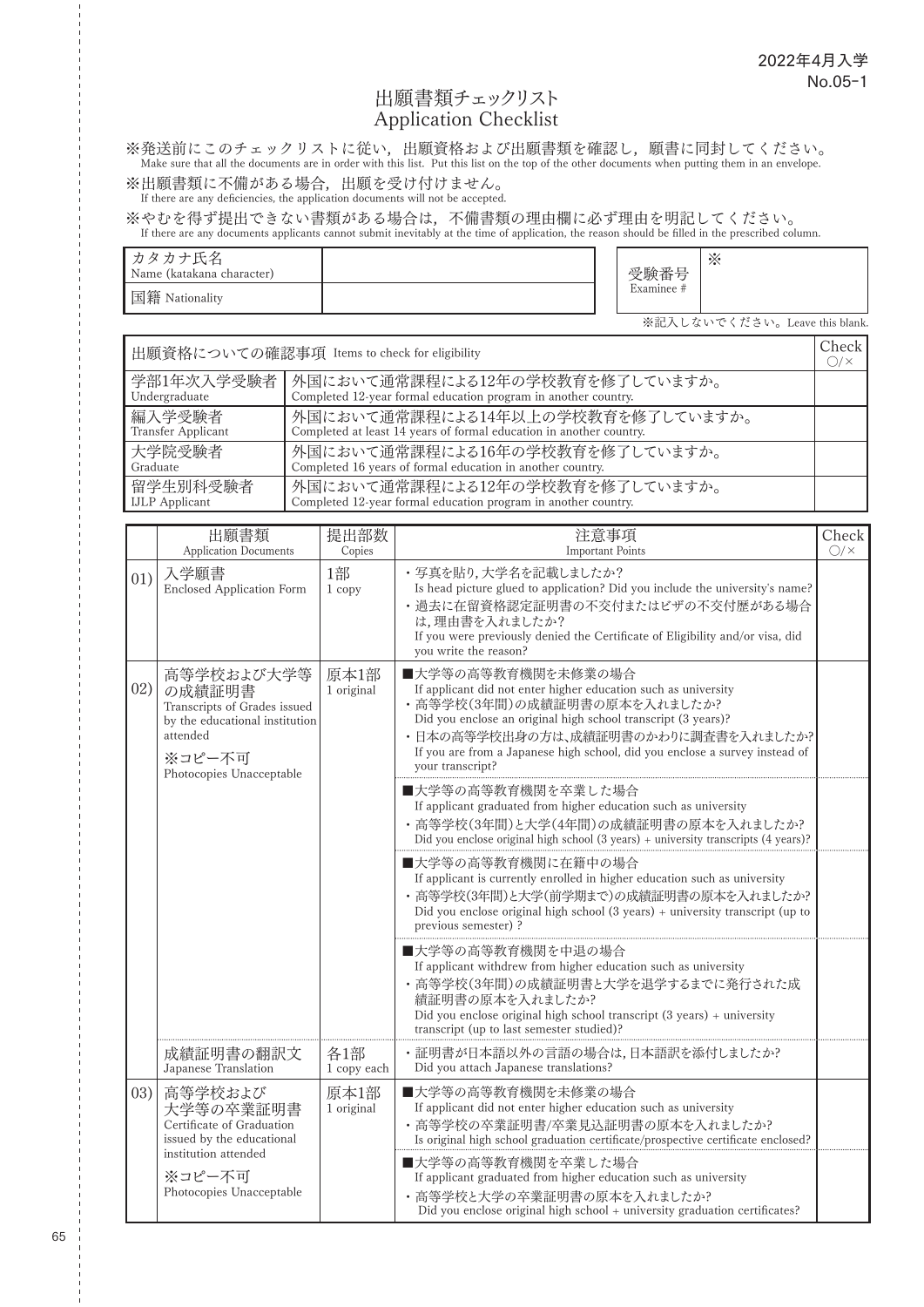|      | カタカナ氏名<br>Name (katakana character)                                                                                                          |                                             | 2022年4月入学                                                                                                                                                                                                                                                                                                                                                                                                                                                                                                  | No.05-2 |
|------|----------------------------------------------------------------------------------------------------------------------------------------------|---------------------------------------------|------------------------------------------------------------------------------------------------------------------------------------------------------------------------------------------------------------------------------------------------------------------------------------------------------------------------------------------------------------------------------------------------------------------------------------------------------------------------------------------------------------|---------|
|      | 国籍 Nationality                                                                                                                               |                                             |                                                                                                                                                                                                                                                                                                                                                                                                                                                                                                            |         |
| (03) | 高等学校および<br>大学等の卒業証明書<br>Certificate of Graduation<br>issued by the educational<br>institution attended<br>※コピー不可<br>Photocopies Unacceptable | 原本1部<br>1 original                          | ■大学等の高等教育機関に在籍中/休学中の場合<br>If applicant is currently enrolled in or on leave of absence from higher<br>education such as a university<br>• 高等学校の卒業証明書と大学の在学期間証明書/休学証明書の原本を入れましたか?<br>Did you enclose original high school graduation certificate + enrollment<br>status cause of absence certificate?<br>■大学等の高等教育機関を中退の場合<br>If applicant withdrew from higher education such as university<br>・高等学校の卒業証明書と大学の退学証明書の原本を入れましたか?<br>Did you enclose original high school graduation certificate + university |         |
|      | 卒業証明書の翻訳文<br>Japanese Translation                                                                                                            | 各1部<br>1 copy each                          | withdrawal certificate?<br>・証明書が日本語以外の言語の場合は,日本語訳を添付しましたか?<br>Did you attach Japanese translations?                                                                                                                                                                                                                                                                                                                                                                                                        |         |
| (04) | 推薦書<br>Letter of Recommendation<br>※指定校のみ<br><b>Only Designated Schools</b>                                                                  | 1部<br>1 copy                                | ・本学が指定する学校の長からの推薦書を入れましたか?<br>Did you enclose letter of recommendation from principal of the school<br>designated by our university?<br>・推薦書に日付,志願者氏名,大学名,機関の長の署名が記載されていま<br>すか?<br>Does the letter include the date, applicant's name, school name, and<br>authorized signature of recommender?                                                                                                                                                                                                           |         |
| (05) | 志願者調書<br><b>Applicant Records</b>                                                                                                            | 1部<br>1 copy                                | 最終出身学校(高等学校,大学,日本語学校等)の担当の先生からの志<br>願者調書を入れましたか?<br>Did you enclose Applicant Records from teacher in charge of last attended<br>school(high school, university, Japanese language school)?<br>志願者調書に日付,志願者氏名,大学名,記載者署名が記載されていますか?<br>Does the Applicant Records include the date, applicant's name, school<br>name, and authorized signature of teacher in charge?                                                                                                                                        |         |
|      | 志願者調書の翻訳文<br>Japanese Translation                                                                                                            | 1部<br>1 translation                         | ・志願者調書が日本語以外の言語の場合は,日本語訳を添付しましたか?<br>Did you attach a Japanese translation?                                                                                                                                                                                                                                                                                                                                                                                                                                |         |
| (06) | 日本語能力証明書<br>Certificate of Japanese<br>Language Proficiency                                                                                  | 原本1部<br>(またはコピー)<br>1 original<br>(or copy) | • 公益財団法人日本国際教育支援協会が実施する「日本語能力認定書」<br>のコピーなど、日本語能力を証明できる書類を入れましたか?<br>Did you include documents that prove Japanese proficiency such as a copy<br>of the Japanese Language Proficiency Test result certificate issued by the<br>Japan Educational Exchanges and Services?<br>・「日本語能力試験」または「J.TEST」を受験したことのある人は,点数表の<br>コピーを入れましたか?<br>Did you attach a copy of your result certificate if you have taken the<br>Japanese Language Proficiency Test or J. Test?                                              |         |
| 07)  | EJU成績通知書<br><b>EJU</b> score Report                                                                                                          | 原本1部<br>(またはコピー)<br>1 original<br>(or copy) | ・EJU利用入試の出願者は成績通知書(コピー可)を入れましたか?<br>If you are using EJU, did you enclose a Results Card (or copy) ?                                                                                                                                                                                                                                                                                                                                                                                                       |         |
| (8)  | 経費支弁書<br>Letter Guaranteeing Financial<br>Responsibilities                                                                                   | 1部<br>1 copy                                | ・日本語以外の言語の場合は、日本語訳を添付しましたか?<br>Did you attach a Japanese translation?                                                                                                                                                                                                                                                                                                                                                                                                                                      |         |
| 09)  | 経費支弁能力を証明す<br>る書類<br>Documents Proving the<br>Financial Sponsor's Paying<br>Capacity                                                         | 各1部<br>1 original<br>each                   | ・預金残高証明書(原本)を入れましたか?<br>Did you enclose sponsor's official bank statement (original)?<br>・在職証明書:経費支弁者の在職証明書(原本)を入れましたか?<br>Did you enclose sponsor's certificate of employment (original)?<br>・収入証明書:経費支弁者の収入証明書(原本)を入れましたか?<br>Did you enclose sponsor's certificate of income (original)?<br>・志願者と経費支弁者との関係を証明する書類(原本)を入れましたか?<br>Did you enclose documentation certifying relationship between applicant<br>and sponsor (original)?                                                                     |         |
| 10)  | 身分証明書のコピー<br>Copy of Identification                                                                                                          | 1部<br>1 copy                                | ・ パスポートのコピー(写真の貼ってあるページ)を入れましたか?<br>Did you enclose copy of passport (page with head photo)?<br>・ パスポートを持っていない場合は公的機関によって発行された, 氏名・国<br>籍が証明できる書類を入れましたか?<br>Did you enclose official identification (if passport is not available)?<br>・中国・台湾・韓国の方は,公的機関によって発行された,正確な漢字氏<br>名がわかるものを入れましたか?<br>Did you submit identification issued by public institutions that includes your<br>name in Chinese characters? (applicants from China, Taiwan and Korea)                                                    |         |

 $\frac{1}{1}$